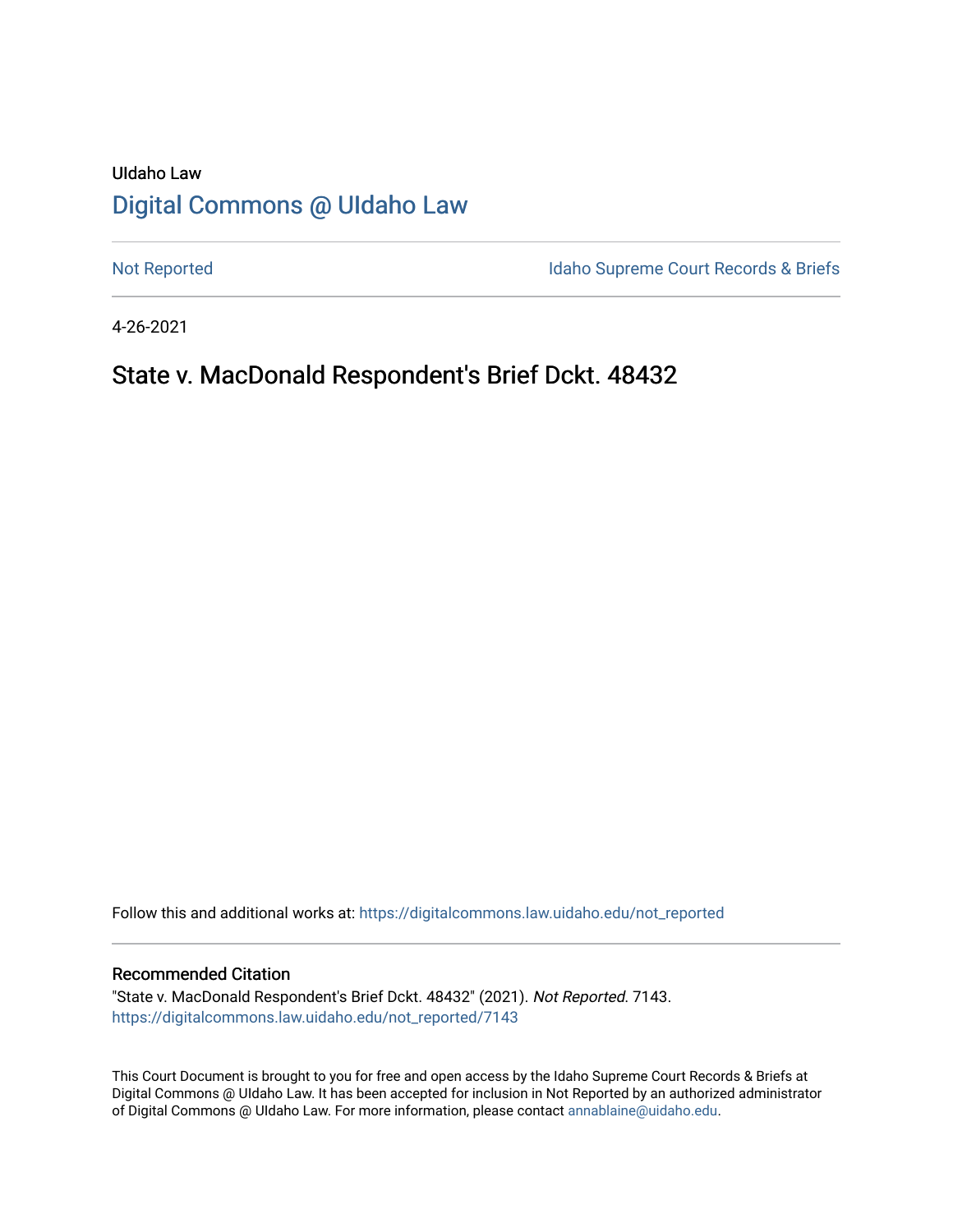Electronically Filed 4/26/2021 9:06 AM Idaho Supreme Court Melanie Gagnepain, Clerk of the Court By: Brad Thies, Deputy Clerk

LAWRENCE G. WASDEN Attorney General State of Idaho

COLLEEN D. ZAHN Deputy Attorney General Chief, Criminal Law Division

KENNETH K. JORGENSEN Deputy Attorney General P.O. Box 83720 Boise, Idaho 83720-0010 (208) 334-4534 Email: ecf@ag.idaho.gov

### IN THE SUPREME COURT OF THE STATE OF IDAHO

| STATE OF IDAHO,           |                                          |
|---------------------------|------------------------------------------|
| Plaintiff-Respondent,     | NO. 48432-2020                           |
| V.                        | Kootenai County Case No.<br>CR28-20-6272 |
| PEYTON CHARLES MACDONALD, |                                          |
| Defendant-Appellant.      | <b>RESPONDENT'S BRIEF</b>                |

 Has Peyton Charles MacDonald failed to show that the district court abused its discretion by imposing consecutive sentences of 365 days jail with 330 days suspended for possession of MDMA and 180 days with 118 days suspended for DUI, with probation on both convictions, and by denying a Rule 35 motion?

## ARGUMENT

## MacDonald Has Failed To Show That The District Court Abused Its Discretion

A. Introduction

In April of 2020, Post Falls Police responded to a report of a male driver hitting a post and

a curb in a parking lot. (PSI, p. 5.) The reporting party expressed concerns that the driver, Peyton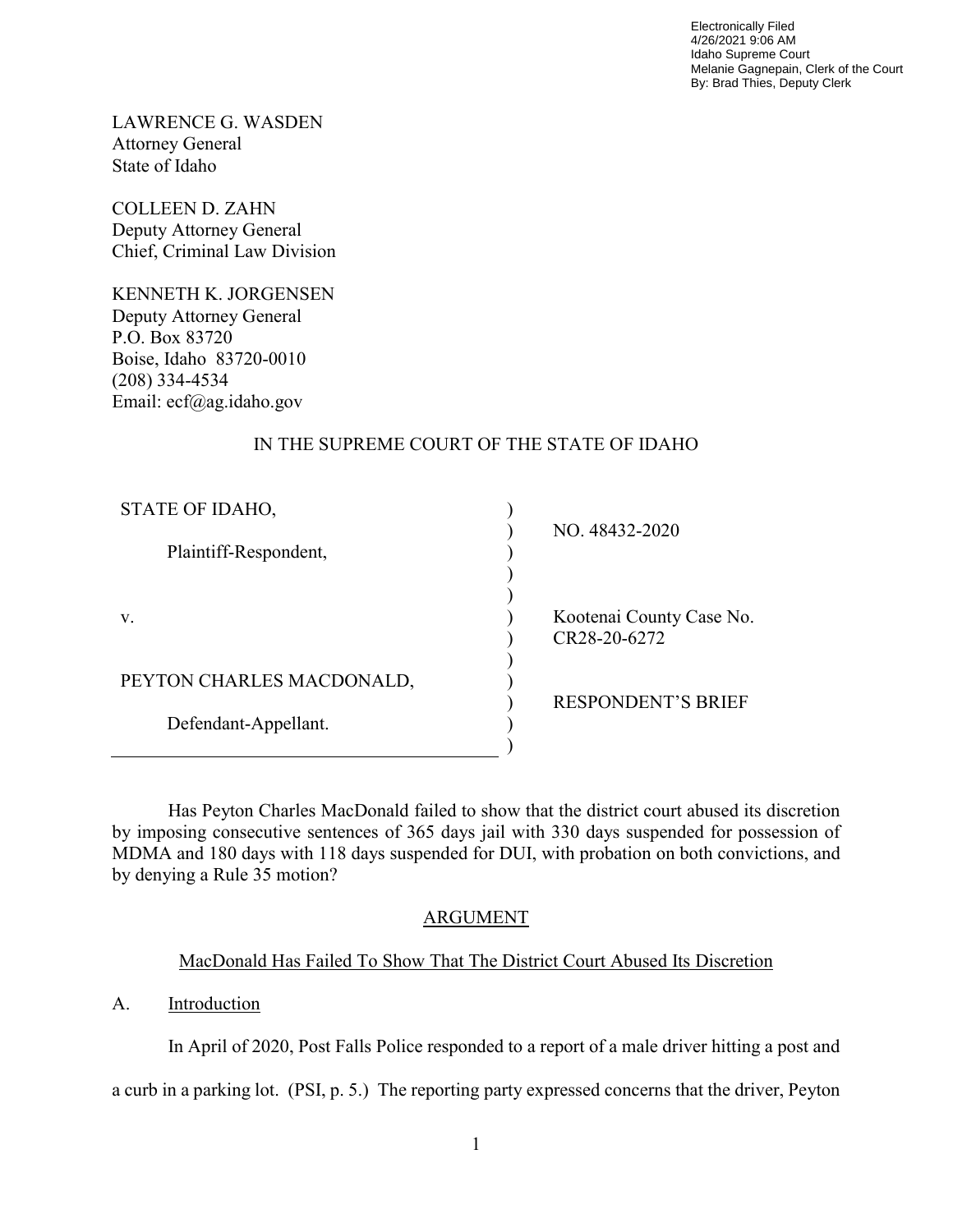Charles MacDonald, may have been unfit to drive, and that MacDonald was attempting to drive away from the scene after hitting various items. (PSI, p. 5.) Authorities administered a field sobriety tests and determined that MacDonald's driving ability was impaired. (PSI, p. 5.) Officers found a small plastic bag containing a white crystal substance believed to be methamphetamine on MacDonald's person, and when questioned about the substance, MacDonald stated that a friend had given him MDMA, commonly referred to as molly. (PSI, p. 5.) MacDonald stated that the placed the MDMA in his vehicle, and upon search of his vehicle, authorities found a glass pipe with residue. (PSI, p. 5.) MacDonald admitted that he had previously smoked marijuana products from the pipe. (PSI, p. 5.)

The state charged MacDonald with possession of MDMA, driving under the influence drugs and/or an intoxicating substance, leaving scene of accident, and possession of paraphernalia. (R., pp. 50-52.) MacDonald pleaded guilty to possession of a controlled substance and DUI, and the state agreed to dismiss the remaining charges. (R., pp. 53-54, 57-58.) For the possession conviction, the district court sentenced MacDonald to one year in jail, with 330 days suspended, two days credit, thirty days of discretionary jail time, and two years on probation. (Tr., p. 23, Ls. 12-21; p. 24, Ls. 9-11; R., p. 67.) For the DUI conviction, the district court sentenced MacDonald to 180 days in jail, with 118 days suspended, two days credit, thirty days of discretionary jail time, thirty days to serve, and two years on probation to run consecutive to the PCS sentence. (Tr., p. 23, L. 22 – p. 24, L. 16; R., p. 68.) The district court granted MacDonald a five day early release from jail, and MacDonald filed a Rule 35 motion. (R., pp. 73-77.) The district court denied his Rule 35 motion, and MacDonald subsequently filed a timely appeal. (R., pp. 81-89.)

On appeal, MacDonald argues that "the district court abused its discretion by imposing an excessive sentence and denying his Rule 35 motion." (Appellant's brief, p. 1.) MacDonald has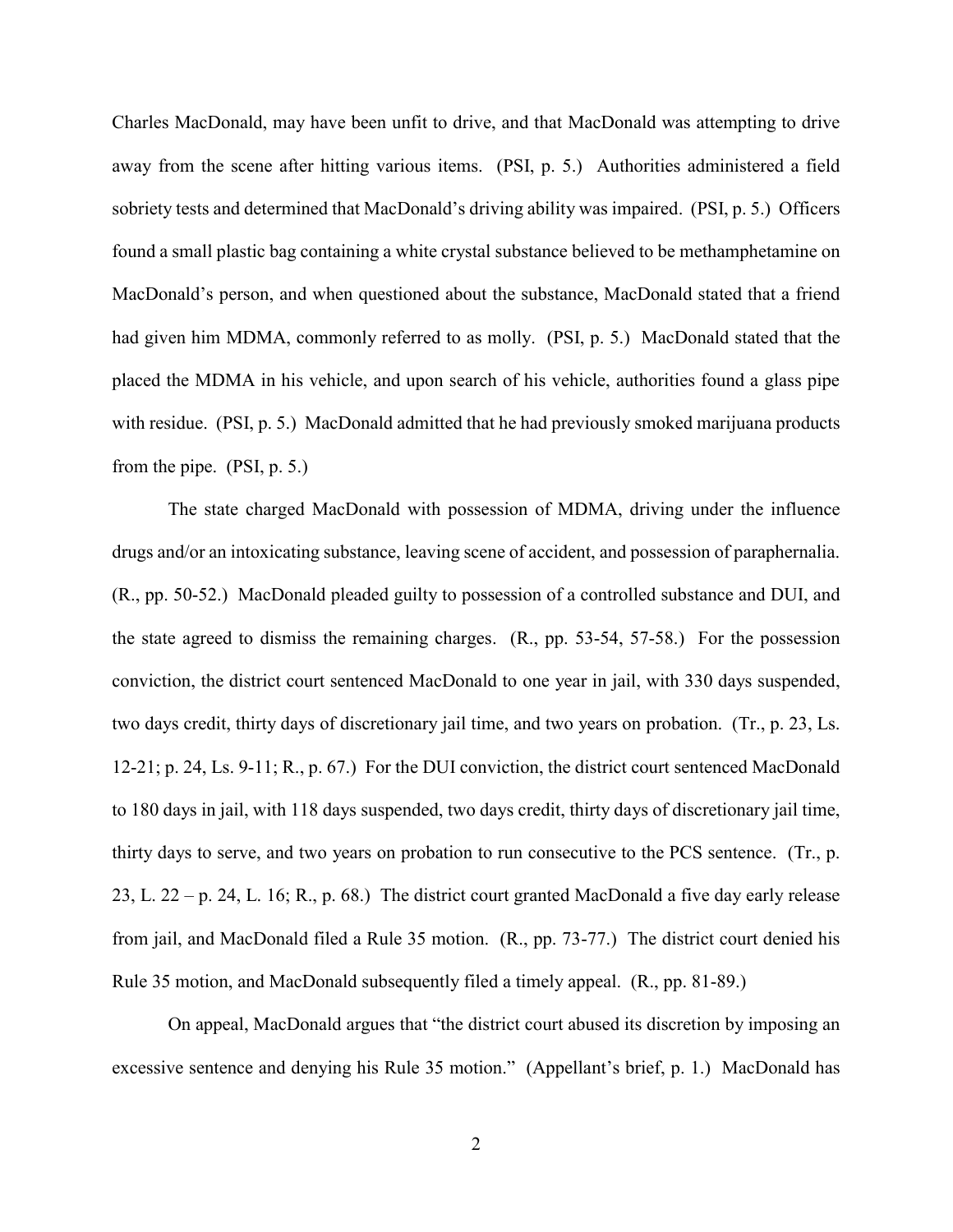failed to show that the district court abused its discretion. Additionally, MacDonald has failed to show that the district court abused its discretion by denying his Rule 35 motion.

#### B. Standard Of Review

"Appellate review of a sentence is based on an abuse of discretion standard. Where a sentence is not illegal, the appellant has the burden to show that it is unreasonable and, thus, a clear abuse of discretion." State v. Schiermeier, 165 Idaho 447, 451, 447 P.3d 895, 899 (2019) (internal quotations and citations omitted). A sentence of confinement is reasonable if it appears at the time of sentencing that confinement is necessary to accomplish the primary objective of protecting society and to achieve any or all of the related goals of deterrence, rehabilitation, or retribution applicable to a given case. Id. at 454, 447 P.3d at 902. "A sentence fixed within the limits prescribed by the statute will ordinarily not be considered an abuse of discretion." Id. (internal quotations omitted). "In deference to the trial judge, this Court will not substitute its view of a reasonable sentence where reasonable minds might differ." State v. Matthews, 164 Idaho 605, 608, 434 P.3d 209, 212 (2019) (citation omitted).

"If a sentence is within the statutory limits, a motion for reduction of sentence under Rule 35 is a plea for leniency, and we review the denial of the motion for an abuse of discretion." State v. Huffman, 144 Idaho 201, 203, 159 P.3d 838, 840 (2007). In evaluating whether a lower court abused its discretion, the appellate court conducts a four-part inquiry, which asks "whether the trial court: (1) correctly perceived the issue as one of discretion; (2) acted within the outer boundaries of its discretion; (3) acted consistently with the legal standards applicable to the specific choices available to it; and (4) reached its decision by the exercise of reason." State v. Herrera, 164 Idaho 261, 272, 429 P.3d 149, 160 (2018) (citing Lunneborg v. My Fun Life, 163 Idaho 856, 863, 421 P.3d 187, 194 (2018)).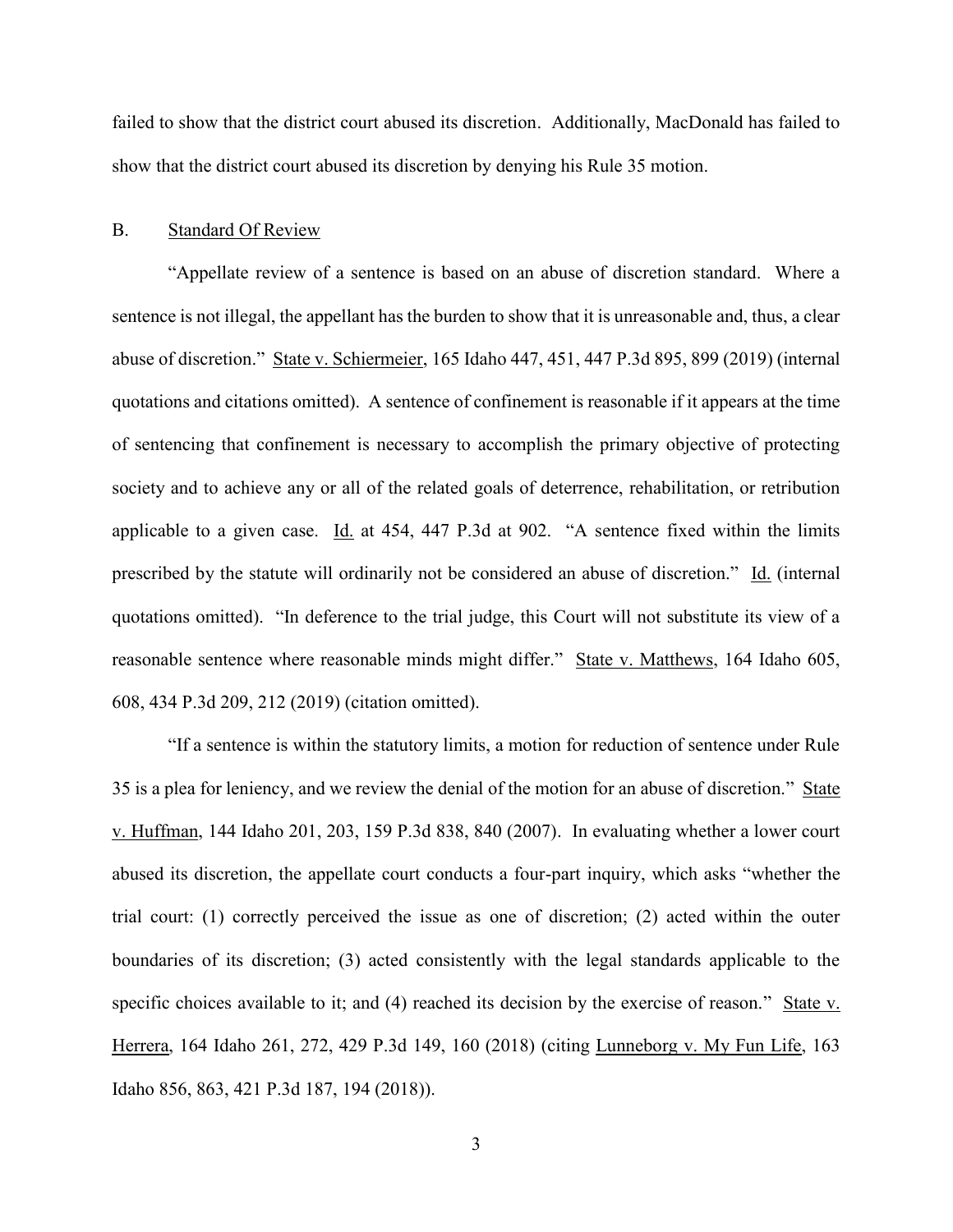### C. MacDonald Has Shown No Abuse Of The District Court's Discretion

The sentences imposed are within the statutory limits of I.C. §§ 18-8005 and 37-2732. The record shows the district court perceived its discretion, employed the correct legal standards to the issue before it, and acted reasonably and within the scope of its discretion.

At the sentencing hearing, the district court stated that it "could no more consider unsupervised probation than the man in the moon." (Tr., p. 27, Ls. 10-11.) The district court noted that MacDonald "decided after using Molly, and apparently quite a bit, to go to Taco Bell," which demonstrated "how selfish and self-centered" MacDonald is. (Tr., p. 27, Ls. 11-14.) He drove "stoned out of [his] gourd," ran into mailboxes, "a citizen [had] to call law enforcement," and he doesn't "even remember any of this." (Tr., p. 27, Ls. 14-17.) MacDonald stated that he "wasn't on Molly when [he] was driving," and that someone that lives in his apartment building told him that it was Xanax. (Tr., p. 27, Ls. 20-24.) The district court stated that it stood "corrected" and that MacDonald "took an unknown pill form a neighbor while [he] had point two grams of Molly with [him] and ran into things on the road, going to Taco Bell," and that Macdonald is "a danger to the public."  $(Tr, p. 28, Ls. 2-5.)$ 

The district court further found that MacDonald "continued to drink" after being ordered not to, and "tested positive for alcohol on July 13th and positive again for alcohol on August 17th." (Tr., p. 28, Ls. 16-21.) The district court stated that "there is no indication" that MacDonald was "going to do well on probation." (Tr., p. 28, Ls. 22-24.) The district court did "hope that [MacDonald] surprise[s] [the district court] and that [he] will abide by all the terms and conditions of probation." (Tr., p. 28, L. 25 – p. 29, L. 1.)

In the district court's order denying MacDonald's Rule 35 motion, the district court stated that "[a]t the sentencing hearing, MacDonald was not contrite, he did not take accountability for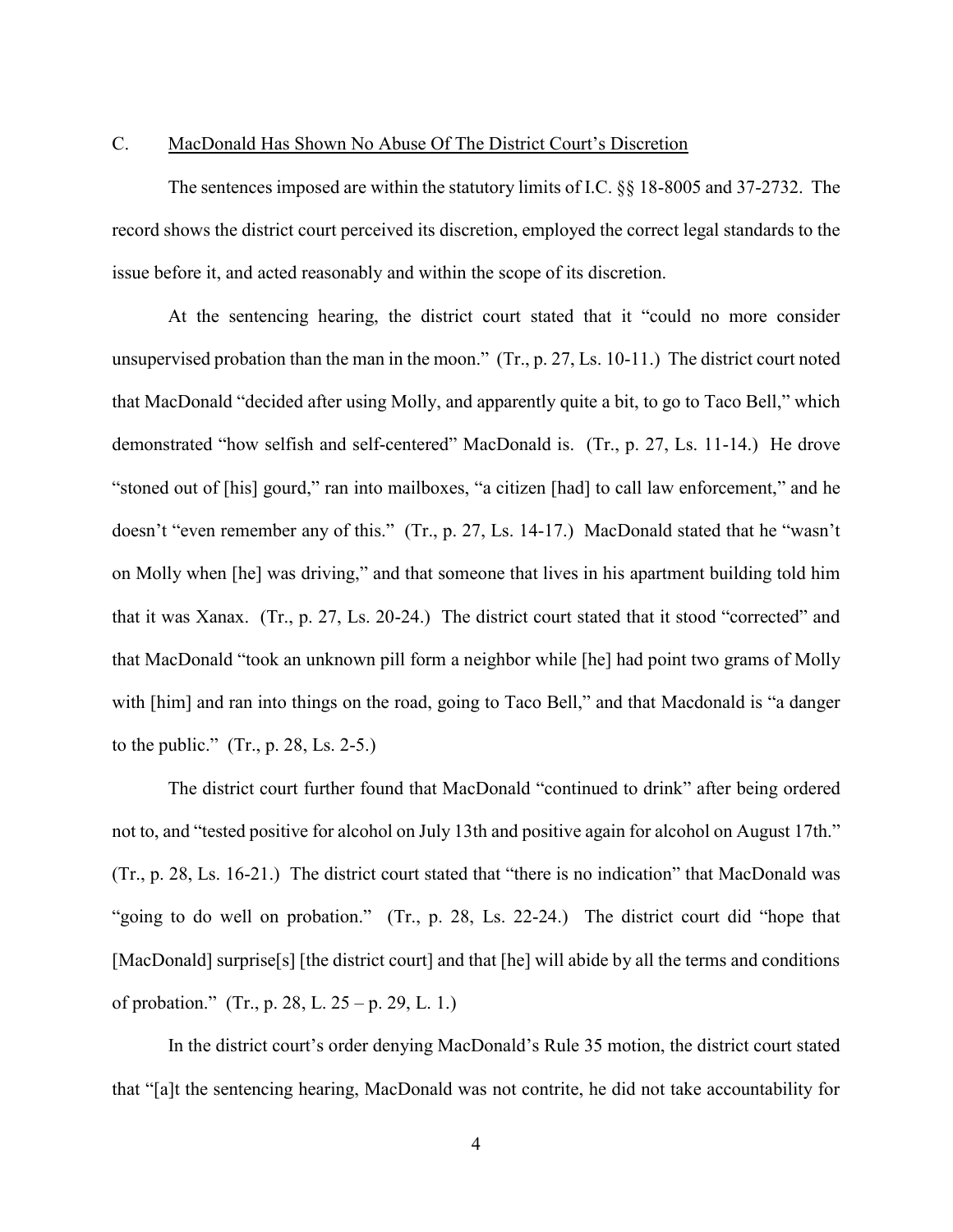his actions, and he was argumentative with the Court." (R., p. 84.) The district court stated that there "is no evidence presented that the sentence imposed is too great given the offenses for which MacDonald was sentenced. There is no evidence presented that somehow in the past 10 days MacDonald is now an acceptable risk to be placed only on two years of supervised probation." (R., p. 84.) The district court determined that the "sentences imposed on September 1, 2020, were and are an appropriate sentence given Macdonald's social and criminal history and the crime for which sentence were imposed. Any lesser sentences would depreciate the seriousness of Macdonald's crimes." (R., p. 85.)

On appeal, MacDonald argues that the mitigating factors–his age, lack of criminal history, mental health issues, loss of his mother, employment history, LSI score, remorse and acceptance of responsibility–show an abuse of discretion. (Appellant's brief, pp. 5-6.) MacDonald's argument does not show an abuse of discretion. His LSI score is sixteen, placing him in the moderate risk to reoffend category. (PSI, p. 6.) MacDonald struck numerous objects, including a parked GMC Envoy that then struck a Chevy truck parked next to the Envoy, while driving under the influence of an unknown pill. (PSI, p. 16.) MacDonald was so inebriated that he doesn't remember the instant offenses, stating that he "was heading to Taco Bell and the next thing [he] remember[ed] was that [he] woke up in jail." (PSI, p. 6.) While THC can take up to thirty days to become undetectable in a person's system, MacDonald's cannabinoid concentrate increased from May 5, 2020 to May 13, 2020, while he was on pretrial release. (R., pp. 26, 46-47.) Additionally, MacDonald self-reported that he consumed alcohol on his twenty-first birthday while on pretrial release after being ordered not to consume alcohol. (R., p. 26; PSI, p. 9.)

MacDonald's continued substance use while on pretrial release shows that he does not legitimately consider the seriousness of the instant offenses, nor the risk his criminal conduct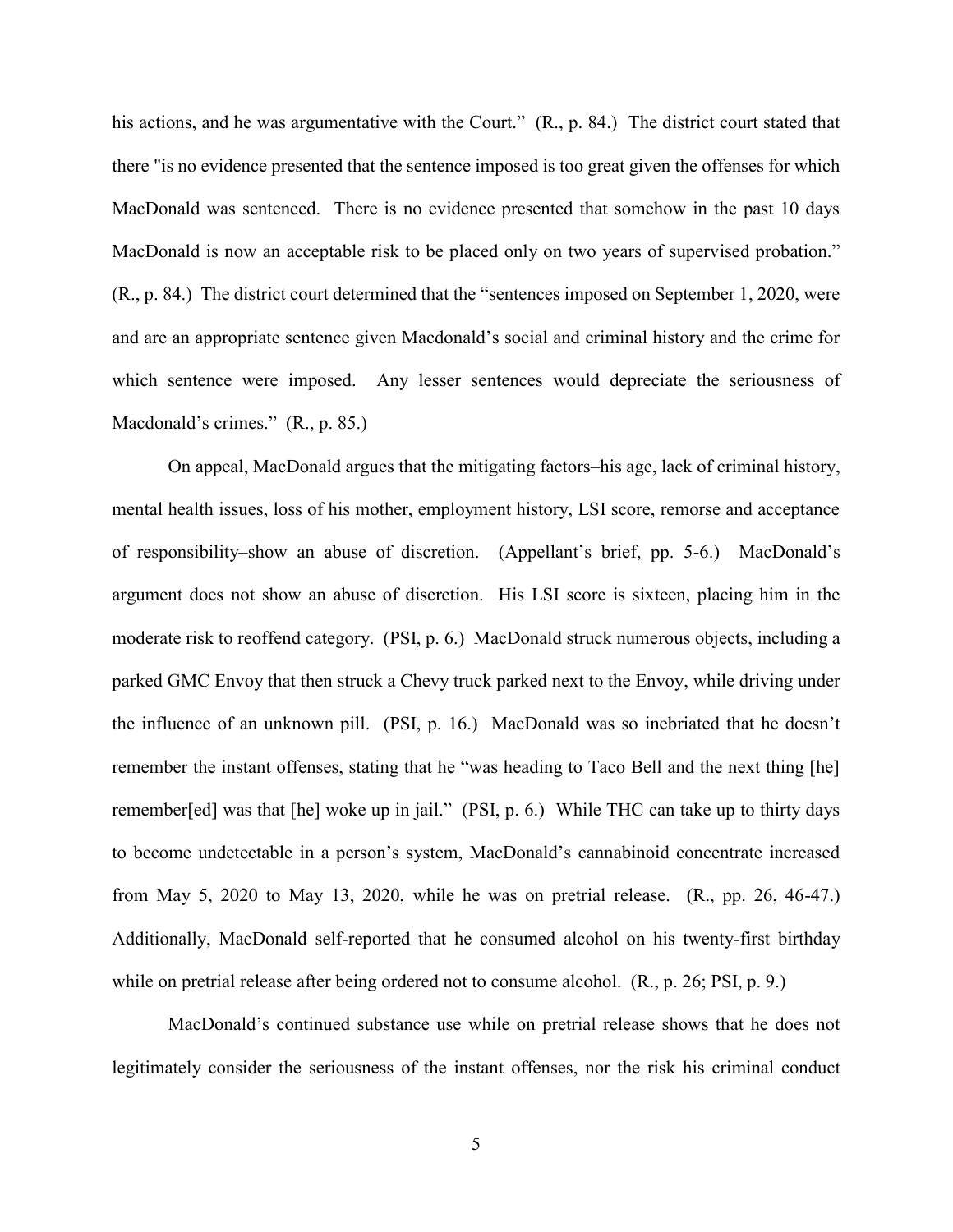presents to the community. His decision to consume alcohol on his twenty-first birthday while on pretrial release shows that he does not regard the district court's orders, or the law. MacDonald places his own interests above the safety of society, and he's failed to demonstrate remorse or acceptance of responsibility. Four years of supervised probation with suspended sentences provides proper punishment and deterrence to MacDonald's criminal behavior. A lesser sentence would depreciate the seriousness of the instant offenses, and fail to provide appropriate structure and accountability for MacDonald's rehabilitative efforts during his term of community supervision. MacDonald has failed to show that the district court abused its sentencing discretion. MacDonald has also failed to show that the district court abused its discretion by denying his Rule 35 motion.

#### **CONCLUSION**

 The state respectfully requests this Court to affirm the judgment of the district court. DATED this 26th day of April, 2021.

> /s/ Kenneth K. Jorgensen\_\_\_\_ KENNETH K. JORGENSEN Deputy Attorney General

 ZACHARI S. HALLETT Paralegal